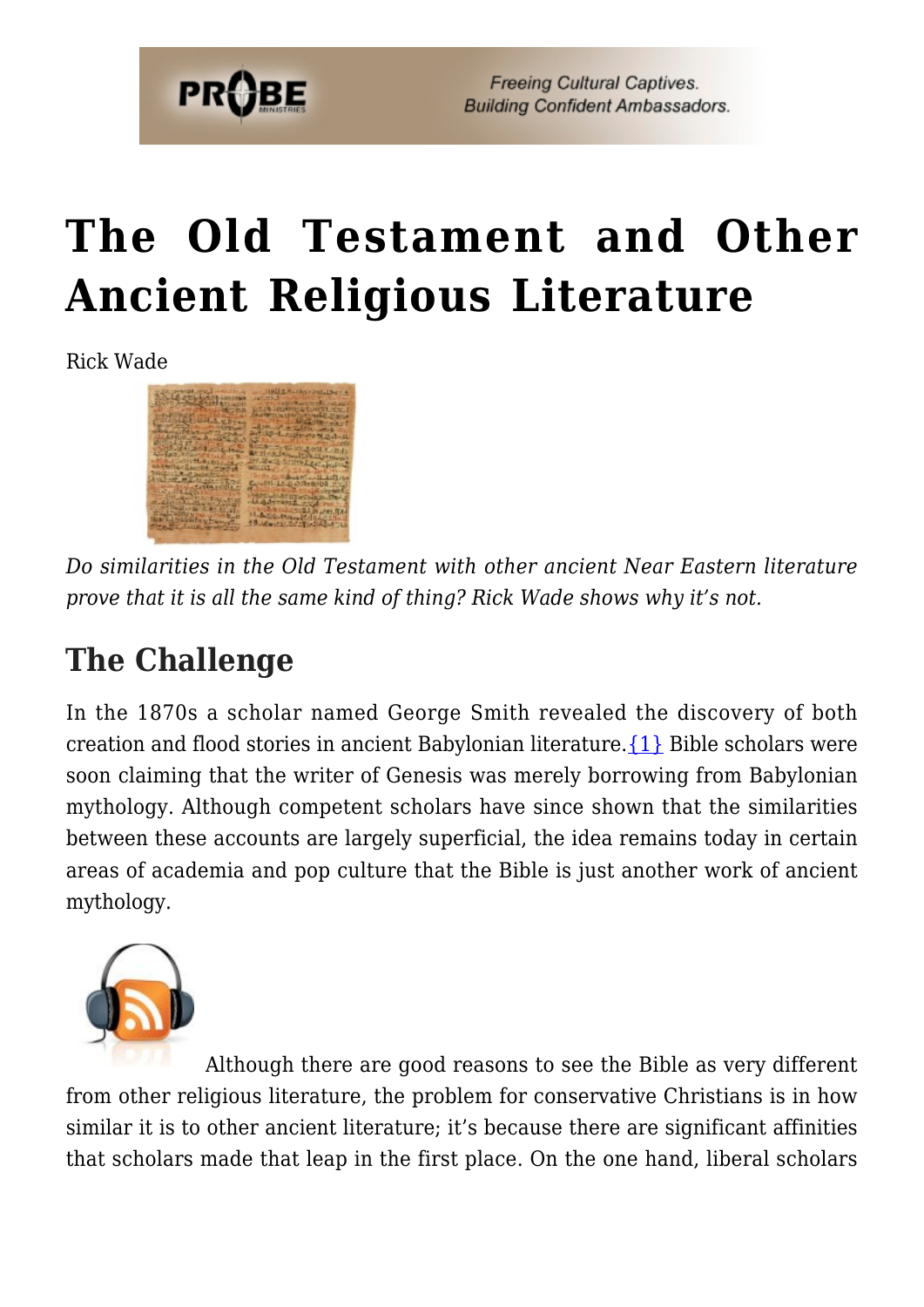

**Freeing Cultural Captives. Building Confident Ambassadors.** 

and a lot of ordinary lay people take the similarities to indicate that the Old Testament isn't any more divine than other ancient literature. On the other hand, conservatives, fearful of seeing the Bible lose its status, tend to shy away from the similarities. Most of us wouldn't say it, but we don't like to think there's much overlap between the worldview of the ancient Israelites and that of their neighbors. Where we run into problems is when we assume that God revealed Himself in ways that are always satisfactory to modern people, especially with regard to scientific and historical accuracy. Neither the giving-away-the-store approach nor the approach of turning a blind eye to genuine similarities will do. We must let the Bible be what it is and determine for us how we should understand and use it.

For all the similarities, there are fundamental differences that set the Bible apart. In this article I will spend more time on the differences. Before turning to those, however, it would be good to mention a few similarities.

For one thing, there is similarity in the form that religious practice took. Temples, priests, prophets, and sacrifices were a part of the practices of other religions as they were of the Israelites'. Old Testament scholar John Oswalt notes, for example, that "the layout of the tabernacle and of the temple following it is essentially the same as the layout of contemporary Canaanite sanctuaries. Furthermore, the decoration of the temple seems to have been similar to that of Canaanite sanctuaries." {2}

There were similarities in law as well. For example, the "eye for an eye" injunctions in Exodus 21:23-25 are similar to some found in the Babylonian *Code of Hammurabi.* Both include punishments for striking a pregnant woman and causing her to miscarry. $\{3\}$ 

Even here, though, there are differences, specifically in the purposes of these two. Old Testament scholar John Walton points out that the ancient codes, or treatises as he calls them, were not rules legislated by authorities. Rather, they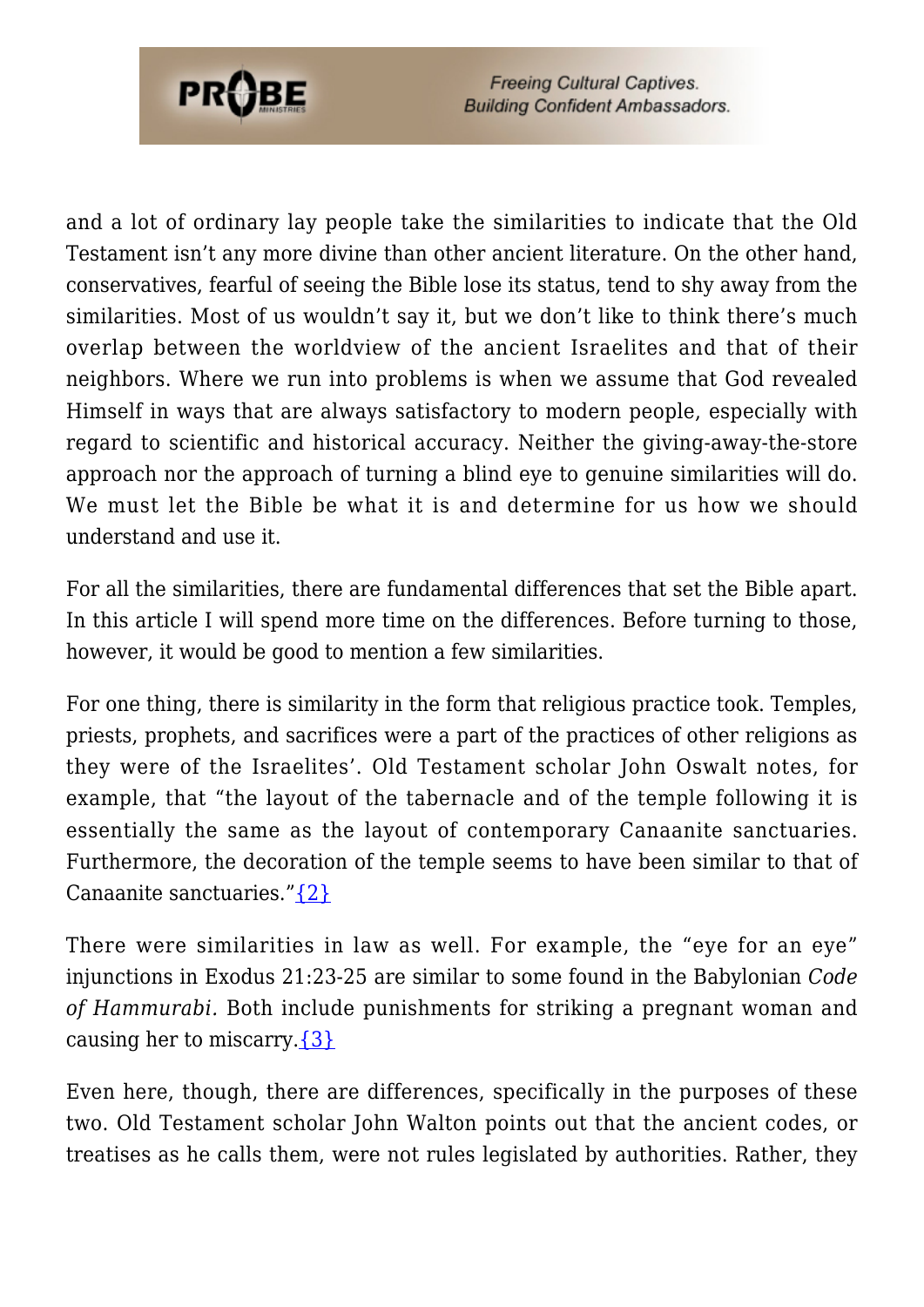

were collections of principles, learned over time, assembled to show the worthiness and wisdom of the king in his role of maintaining order in society. $\{4\}$ "This," Walton writes, "was the most fundamental expectation of the gods." $\{5\}$ 

By contrast, the Old Testament law was an important part of the covenant between God and His people; the laws were, as Walton says, the "stipulations of the covenant." $\{6\}$ 

More could be said about similarities, but we'll turn now to the differences between the Old Testament and other literature of the ancient Near East.

### **The One True God**

Two fundamental differences between the Old Testament and ancient myths are the biblical claims that there is only one true God and that this God is not to be worshipped by means of idols. $\{7\}$ 

Israel's neighbors were polytheists or henotheists, meaning they believed there were multiple gods but they worshipped only one, or one primarily. This is why the steward of Joseph's house could speak to Joseph's brothers of "your God and the God of your father" (Gen. 43:23) and why Pharaoh could say to Moses and Aaron, "Go, sacrifice to your God within the land" (Ex. 8:25). The Egyptians had their gods, the Hebrews had theirs. The cultural "atmosphere" of belief in many gods was as normal in that day as the modern secular mentality is in ours.

By contrast, Yahweh declared that there was only one God and it was Him. "I am the first and I am the last; besides me there is no God," Yahweh said. "Who is like me? Let him proclaim it" (Isa. 44:6b-7a; see also 45:5,6).

Further, the true God was not to be worshipped through idols. That was a new idea. Idols were very important to the ancients. They were the actualized presence of deities. The idol received worship on behalf of the god. An example of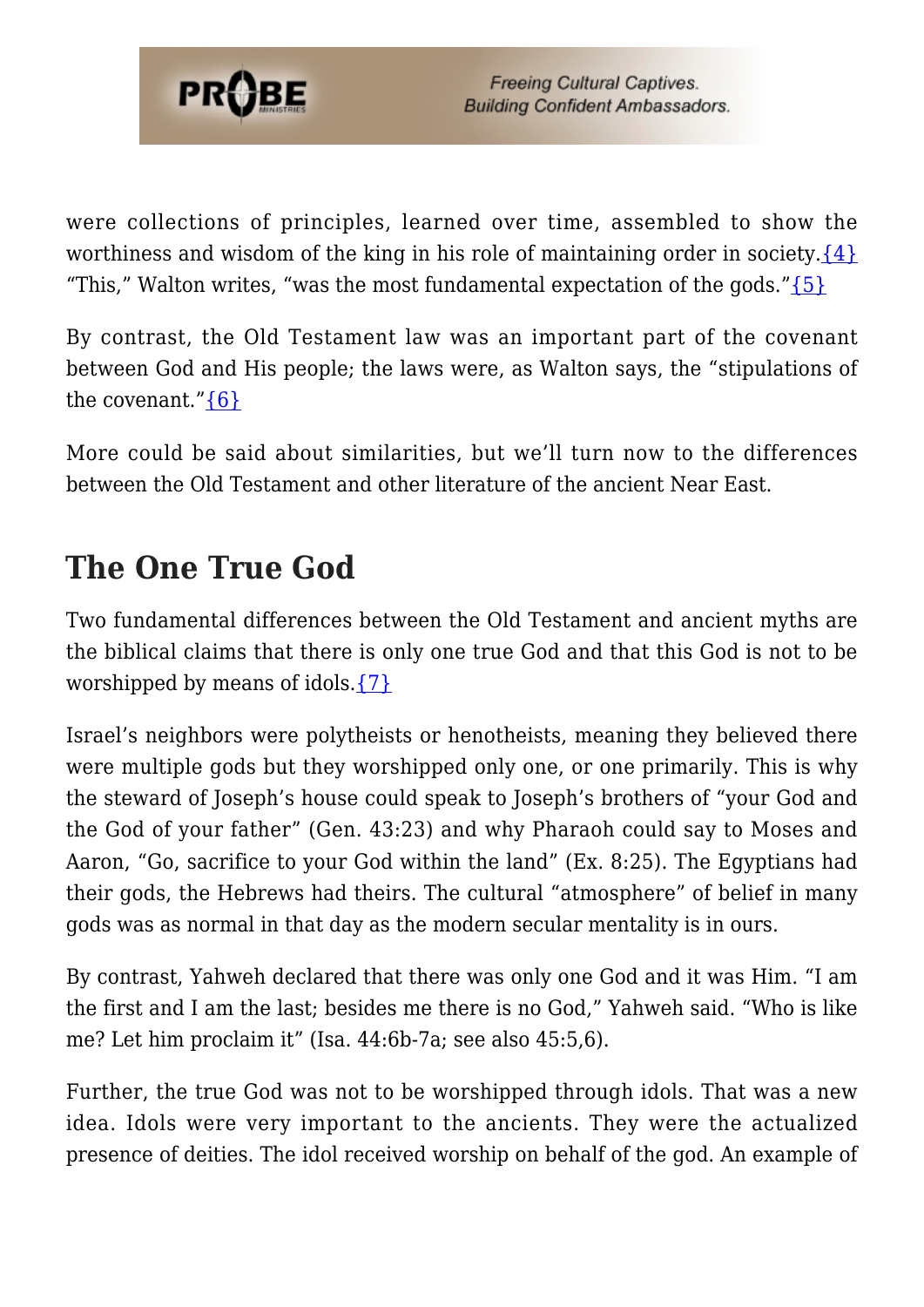

that worship was providing food for the god by presenting it to the idol. John Walton says that through such expressions, "in this way the image mediated the worship from the people to the deity." $\{8\}$ 

This entire understanding was declared false by Yahweh. Through Isaiah and Jeremiah God declared that idols were wood or stone, silver or gold, and nothing more (Isa. 44; Jer. 10). "Every goldsmith is put to shame by his idols," God said through Jeremiah, "for his images are false, and there is no breath in them. They are worthless, a work of delusion" (Jer. 10:14-15a). Through the Psalmist, God asked rhetorically, "Do I eat the flesh of bulls or drink the blood of goats?" (Ps. 50:12-13).

#### **Transcendence vs. Continuity**

One of the ways we distinguish the Old Testament from other literature of the ancient Near East is to note the difference between actual history and myth. The stories of the gods in other literature we call mythological. The word myth is often used today to mean false, but it has a much richer meaning than that.

In his book *The Bible Among the Myths,* John Oswalt gives several definitions of myth which have to do with such things as the definition of the word and sociological and theological factors and more. $\{9\}$  A central feature of all of them is what Oswalt calls "continuity." By continuity he means an actual metaphysical connection between all things. A simple illustration of this principle is the claim, "I am one with the tree, not merely symbolically or spiritually, but actually. The tree is me; I am the tree." $\{10\}$  In the ancient world, this continuity included the gods. The differences between nature and the gods were more of degree than of kind.

This connection is more than a matter of mere resemblance. Because the pagan gods were understood to be continuous with nature, what happened in nature was thought to be a direct result of the activities of the gods. If the crops didn't grow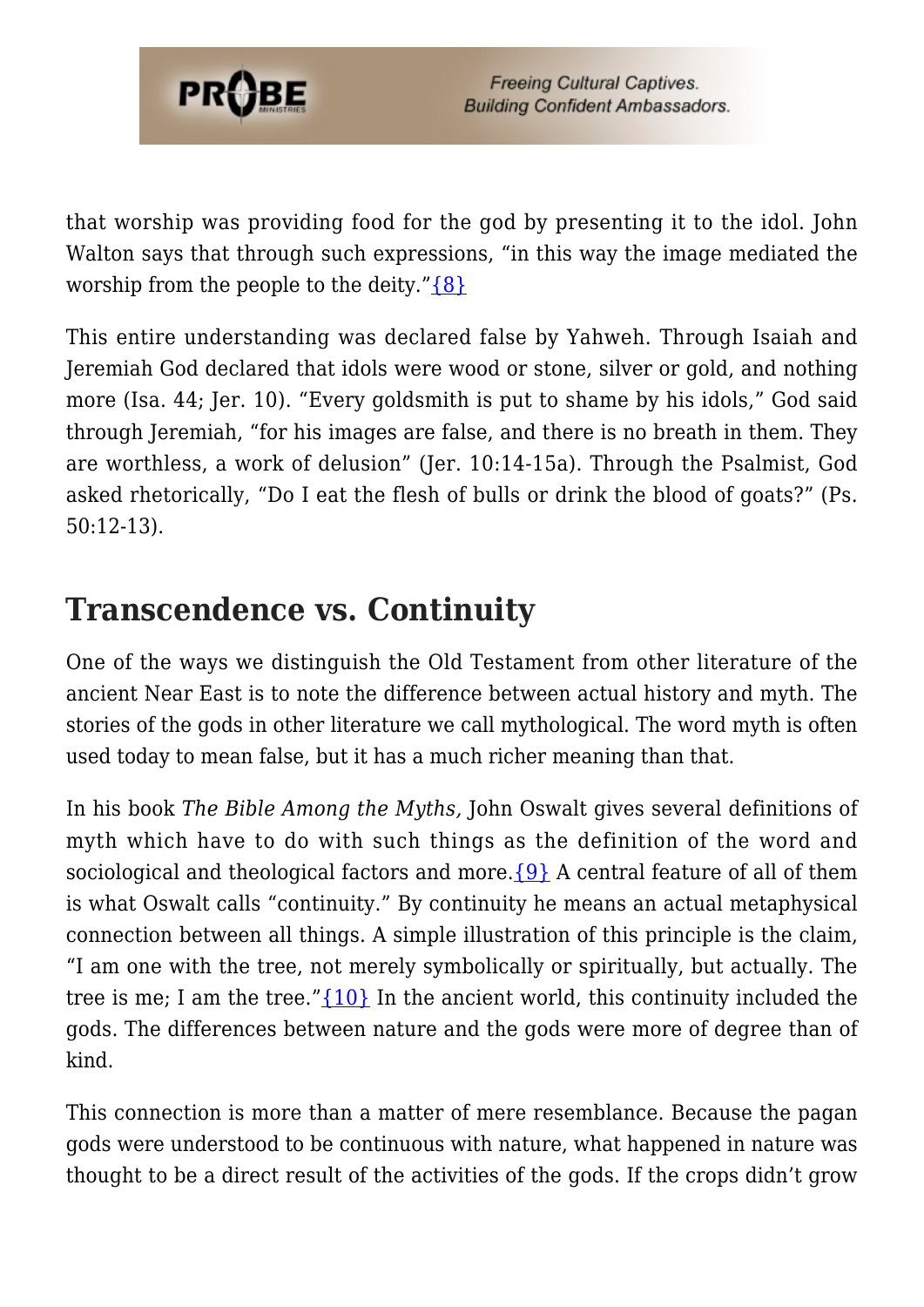

or the animals didn't reproduce, it must have had something to do with the gods. Moving in the other direction, people hoped to manipulate the gods by engaging in some ritualistic act on the level of nature. So, by retelling and acting out the mythical stories of the divine, ideal world, a connection was made between humanity and the gods. It was hoped that the outcomes of the mythical accounts would apply to the natural world. $\{11\}$  This direct continuity between earth and "heaven" sheds light on such things as temple prostitution and fertility rituals. Through re-enactments of the mythological origins of the world, which involved the sexual activities of the gods, people hoped they could inspire the gods to make their crops grow and their animals fertile.

By contrast, the God of the Old Testament is not continuous with the created world. Yahweh is transcendent, above and separated in His very nature from the created order. This distinction marks a fundamental difference between the teachings of the Old Testament and those of the ancient myths.

This has several very important implications. I'll run through a few.

Being transcendent meant God could not be manipulated through rituals the way pagan gods could. Fertility rituals, for example, were meaningless because they had no relation whatsoever to how God created or governed the world. The Israelites engaged in certain ritualistic acts, but they were not for the purpose of making God do what they wanted. In fact, when they became substitutes for godly living, God told them to stop doing them. We read in Isaiah chapter 1 about how abhorrent the sacrifices and the rituals of the Israelites had become to God.

What to me is the multitude of your sacrifices? says the LORD; I have had enough of burnt offerings of rams and the fat of well-fed beasts; I do not delight in the blood of bulls, or of lambs, or of goats. When you come to appear before me, who has required of you this trampling of my courts? Bring no more vain offerings; incense is an abomination to me. New moon and Sabbath and the calling of convocations—I cannot endure iniquity and solemn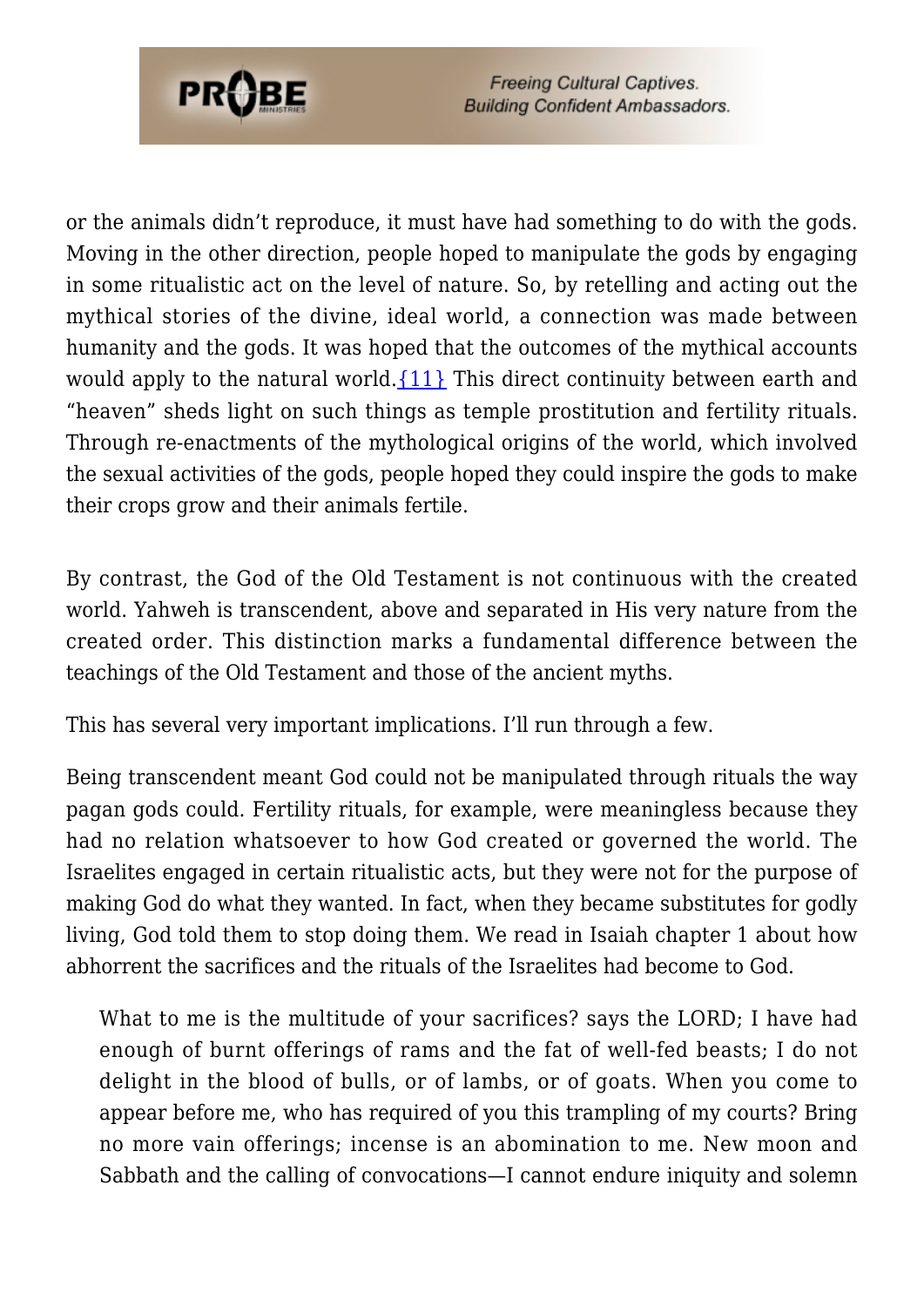

assembly. Your new moons and your appointed feasts my soul hates; they have become a burden to me; I am weary of bearing them. When you spread out your hands, I will hide my eyes from you; even though you make many prayers, I will not listen; your hands are full of blood (Isa. 1:11-17).

The pagan gods demanded the appeasement of sacrifices. Yahweh looked for a change of heart and behavior.

Here's another difference. Because the various acts of the pagan deities recounted in myths were thought to be eternally recurring, time and space lost their significance. The acts of the gods were timeless. They couldn't be connected to particular moments in history.[{12}](#page-7-11) Thus, the mythological view reduced the significance of the historical.

By contrast, in Scripture we see the transcendent God acting in history through specific events and persons. The people of Israel were called not to re-enact but to remember particular events in history, for it was in these things that the transcendent God of the Bible revealed Himself.

The transcendence/continuity distinction helps explain why idol worship was so strongly condemned in Scripture. It was more than just a matter of worshipping the wrong God. It showed a basic misunderstanding of the *nature* of God. To engage in idol worship was to give in to the idea of continuity between nature and the divine. This mentality was likely behind the creation of the golden calf by Aaron when Moses was on the mountain. The people had lived in a world where gods could be seen through physical idols. It was natural for them, when wondering where Moses and Yahweh were, to find reassurance in a physical representation of deity. But it was condemned by God.

#### **A Few More Differences**

Here are three more differences between the worldview and religion prescribed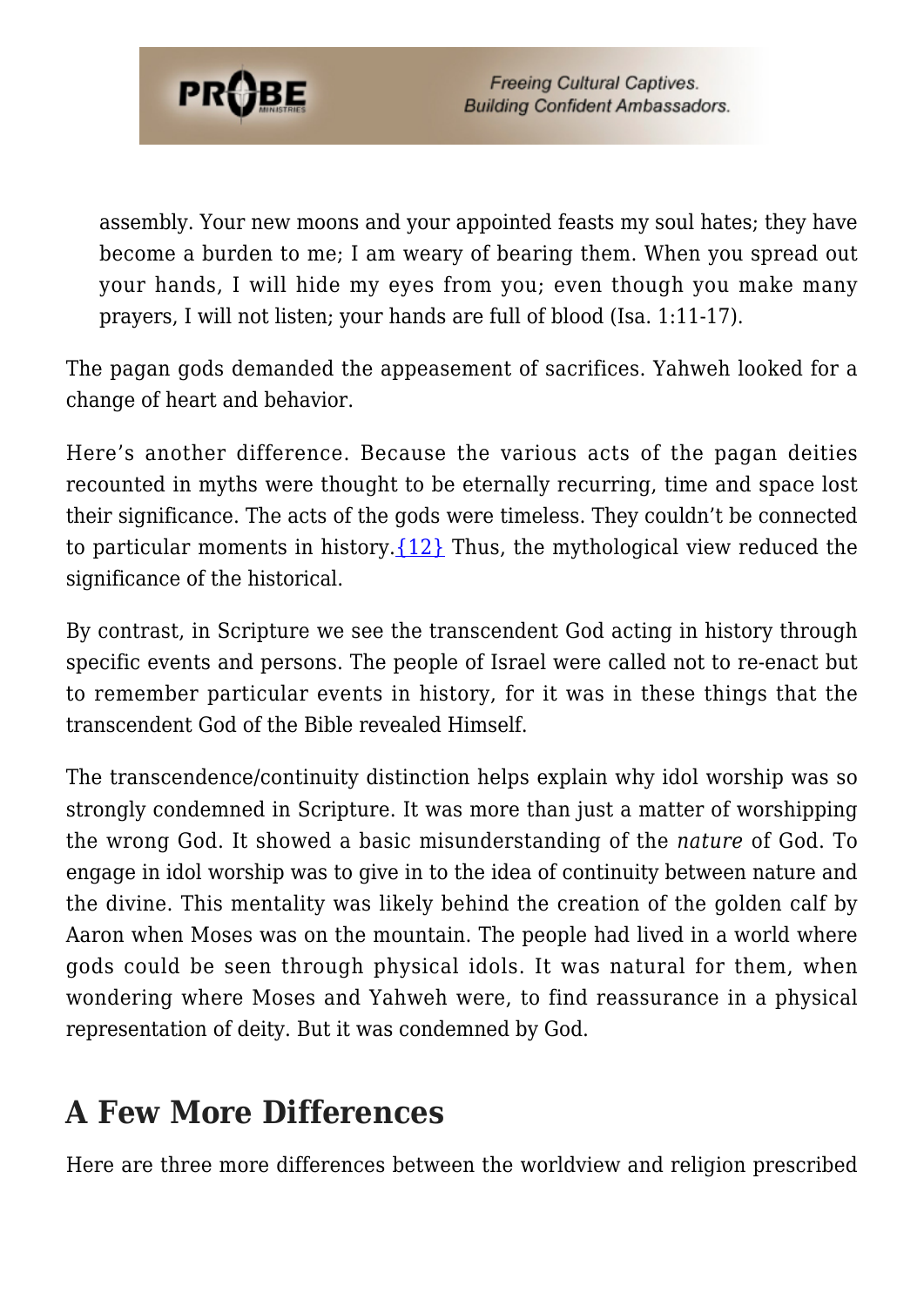

**Freeing Cultural Captives. Building Confident Ambassadors.** 

in the Old Testament and that seen in other ancient Near Eastern literature.

First, the biblical worldview regards humanity highly. In the Old Testament, we read that man and woman were created in God's image. They were the pinnacle of God's creative work. In the pagan myths, mankind was created merely to serve the needs of the lazy and conceited gods. Humans were only good for "food and adulation," as John Oswalt says. $\{13\}$ 

Second, Yahweh was concerned with people's moral lives. Among other ancient Near Eastern peoples, Oswalt writes, religion was "about sacrifice, ritual, ritual purity, prayer, offerings, and the like." Things like this were part of the covenant between Israel and Yahweh, but not the only things, and not even the most important, as we saw in the Isaiah 1 passage quoted earlier. Ethical obedience was and is an important part of our response to God. His people are to tell the truth, to respect other people and their possessions, to keep the marriage bed pure, etc. Similar laws can be found in some other religious codes, but for Israel they weren't just the laws of the land; they were aspects of a *relationship* with God that were grounded in the *character* of God.[{14}](#page-7-13)

Third, the people of Israel could know if they were pleasing or displeasing Yahweh and why. They knew what they were required to do and not do, and they got feedback, typically through the prophets.

By contrast, other gods didn't seem so concerned to communicate their thoughts or motives to people. When hardships came for no apparent reason, people thought they must have offended the gods, but they couldn't know for sure what they had done or not done. Walton writes that "the minds of the gods were not easily penetrated." $\{15\}$  By contrast, he says, "nothing in the ancient Near East compares to the extent of revelation that Yahweh gives to his people and the depth of relationship that he desires with them." $\{16\}$ 

By countering the idea that the Bible is just another example of ancient literature, I have not proved that the Bible's message is true. The point is to clear away an